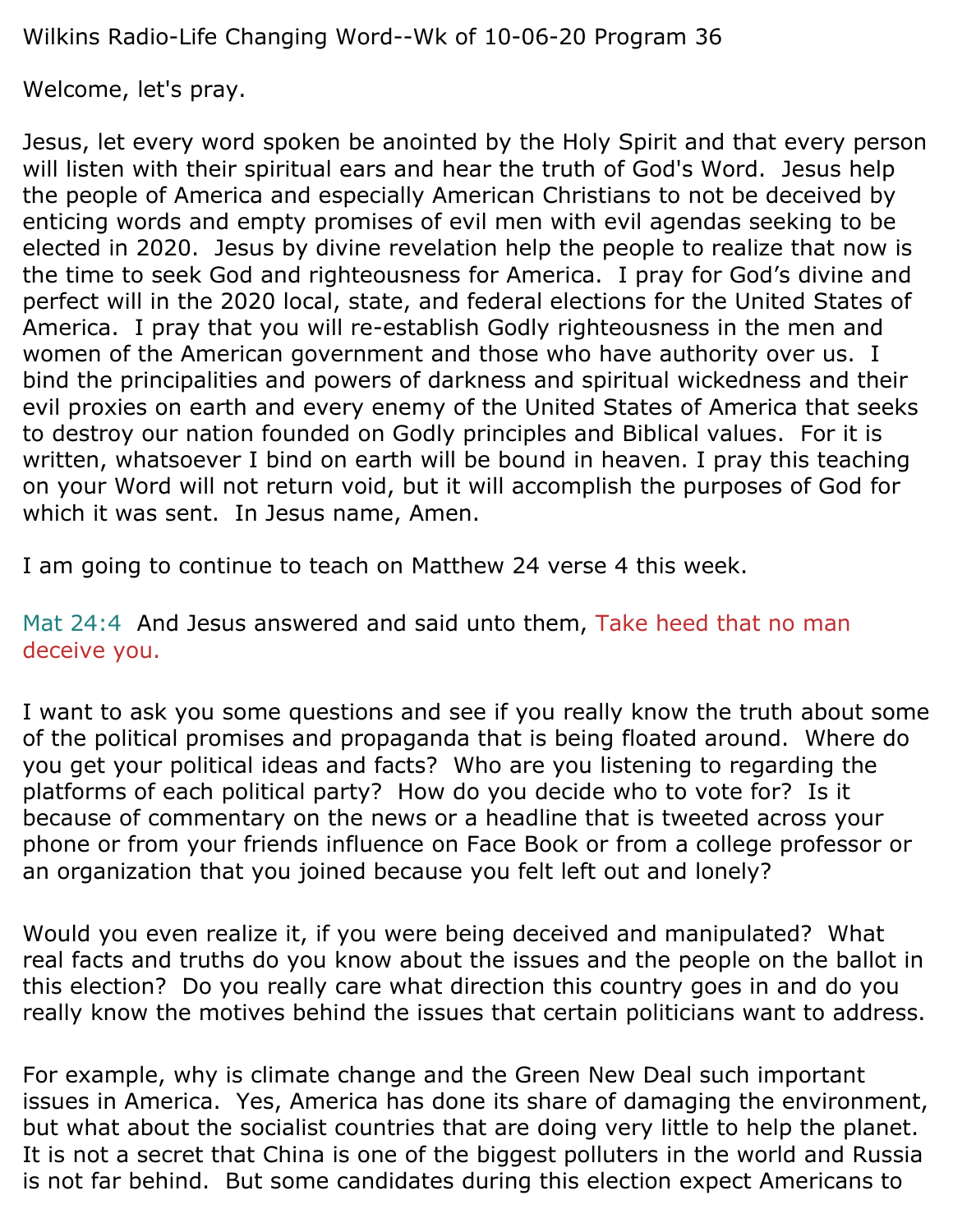cough up \$2 trillion dollars in additional taxes to fight global warming and they expect us to give up excellent paying energy jobs and they want America to destroy energy production in America that keeps us independent of foreign oil producers that are not our friends and which threatens our national security and sovereignty and independence and our children's future.

Why should America bankrupt our nation to fight a battle that cannot be won until China and Russia and other nations are willing to stop belching out black smoke from millions of buses and industrial plants. I have been in Beijing China. I have walked the streets in many of China's largest cities. I have driven miles out to the countryside to walk on the Great Wall and the pollution is so bad that you can hardly breath and there is a thick smokey smog for miles around China's cities. You can see the dense cloud of smog miles above the atmosphere as you fly into these cities. I am for a cleaner and healthier planet but there are limits to what America and the American taxpayer can do alone.

The truth is that we should clean up our national environment because we care about having clean air, water, and ecosystem for our own enjoyment and health. Not because we are going to commit some worldwide overhaul of the environment which is impossible until the real problem countries decide to clean up their own environment. That is why the Green New Deal is a false promise that neither our president nor our congress has power to control or to actually deliver even if we bankrupt ourselves by spending \$2 trillion in hard earned tax dollars to try.

Wake up America. Wake up young Americans. Wake up Christians. There is a very real evil agenda being promoted by the Climate Change Mob. Also, I don't need some little girl from Sweden to try and shame me into caring about the environment or lecture me. Honestly, her exaggerated emotional tantrums remind me of the brainwashing they did to the Hitler youth during World War II. But the main reason to not listen to this little girl is because she is being influence and sponsored to go around the world and lecture and spue her climate change religion by a massive Public Relations machine controlled by major international groups with major financial backing. The media would have you to believe that her rise to prominence happened naturally. She was not just discovered by accident, sitting in front of the Swedish Parliament protesting quietly about climate change. If you are gullible enough to believe that, then you really need this teaching on "Be not deceived". Because that is simply not true.

Although this little girl may be really concerned about cleaning up the planet her message is being crafted by powerful international interests in order to appeal to our youth and brainwash them into believing that we are becoming extinct and killing our planet. This little girl is just a puppet for a major marketing campaign trying to push global warming and climate change through very specific tactics of fear, alarm, panic, and mechanisms of terror. Her sponsors don't care about the environment, they only care about the power and control and financial gain that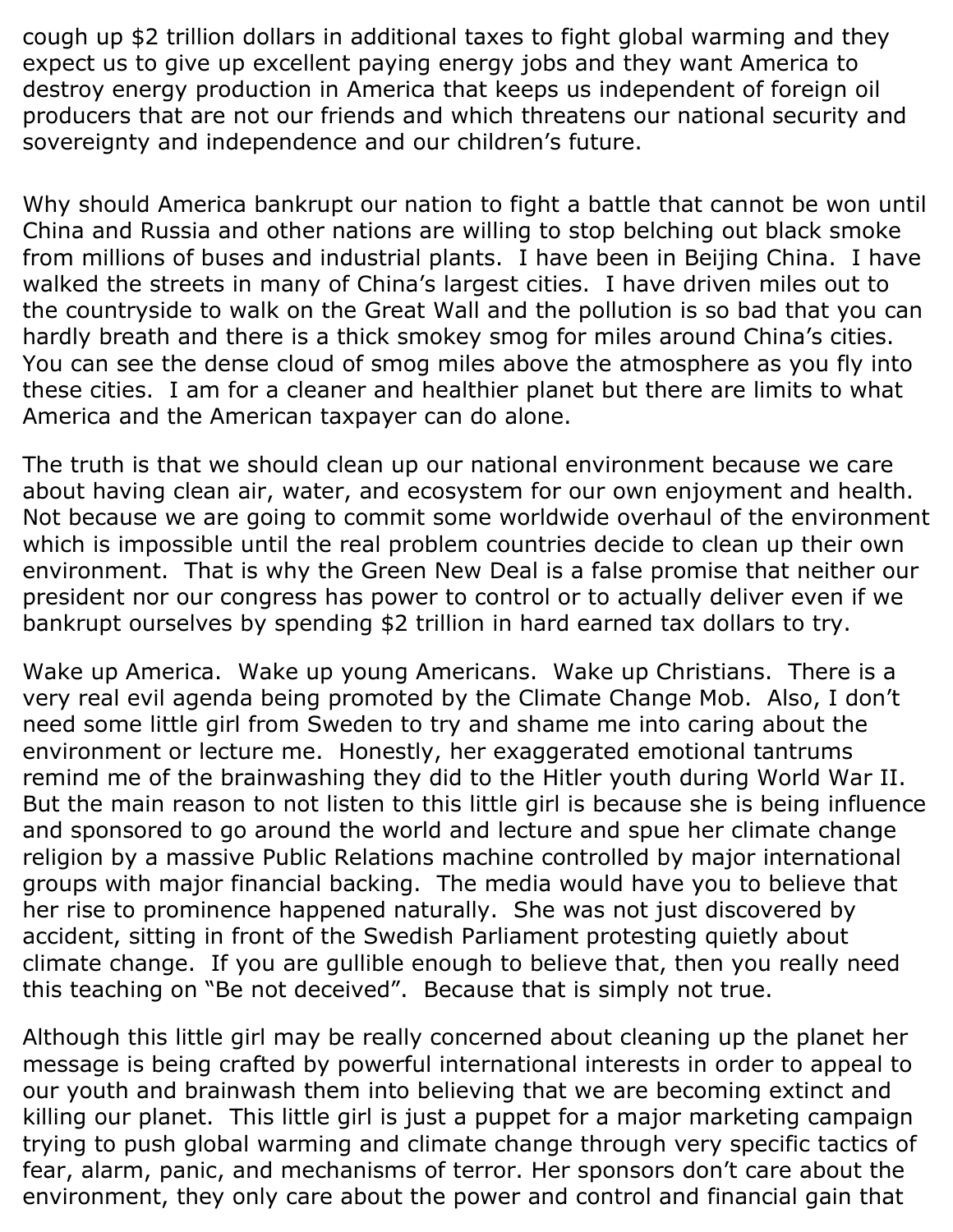climate change legislation will give them over our lives and independence and choices.

Global warming is part of the one world globalist agenda. Let me explain how a few powerful people go about setting an agenda. They select a relevant issue and create public awareness through the media. Then they manipulate the data, they frame the story, and create fake news about the issue. They filter out any truth or twist the truth to suit their agenda. Once they have crafted their false message or crisis, then they focus the media day after day on that one issue until the public begins to believe that is urgent and begin to perceive the fake crisis is a real crisis. Climate change is a classic example of setting an agenda by making the public perceive that it is more important and critical than it really is. Media companies are primarily owned by a handful of media moguls and therefore it is easy to immerse the whole world in a false narrative about global warming. It plainly brainwashing on a massive scale. That is one reason I do not agree with global warming theory per se because the truth doesn't need the mass media and major PR firms and little girls to manipulate us and brainwash us with fear and panic. The truth doesn't have to manufacture a worldwide movement out of nothing. That is why I believe climate change is a sinister and evil agenda and that we must reject the Green New Deal and whoever is promoting it in this country or has it as a part of their political platform in the 2020 elections.

Now you are probably saying that is a pretty strong statement, but the plot thickens. There is evidence that the next big push by this elite and powerful globalist movement is to make protecting the earth like a new religion. The true believers of climate change already refer to their movement in those terms. Yes, the climate change elite call Climate change the new religion. Here are some ideas floated by Mary Evelyn Tucker, a senior lecturer for the Forum of Religion and Ecology at Yale University on a Council of Foreign Relations conference call. Ms. Tucker says the climate change movement is wanting to draw on the moral force of religion to bring about climate change action and thinking and writing. In other words, they want to brainwash the public into action over climate change.

They want to brainwash us and to make us "true believers". In my opinion, it sounds a lot like going back to worshipping the sun and moon and stars and mother earth. But wait a minute isn't that what pagans do. Also, don't pagans sacrifice their children and virgins to the sun gods or volcano gods??? Are we really thinking about taking these so-called highly educated elitists seriously?? Well if America spends \$2 trillion on climate change, we are sacrificing our children's future on the altar of Climate Change because we are burdening them with overwhelming debt that we already can't pay.

But Ms. Tucker had more to say. She then explains that religions have been slow to react to climate change issues, but that scientists and policy makers have been working on them for some time. However, these climate change people feel that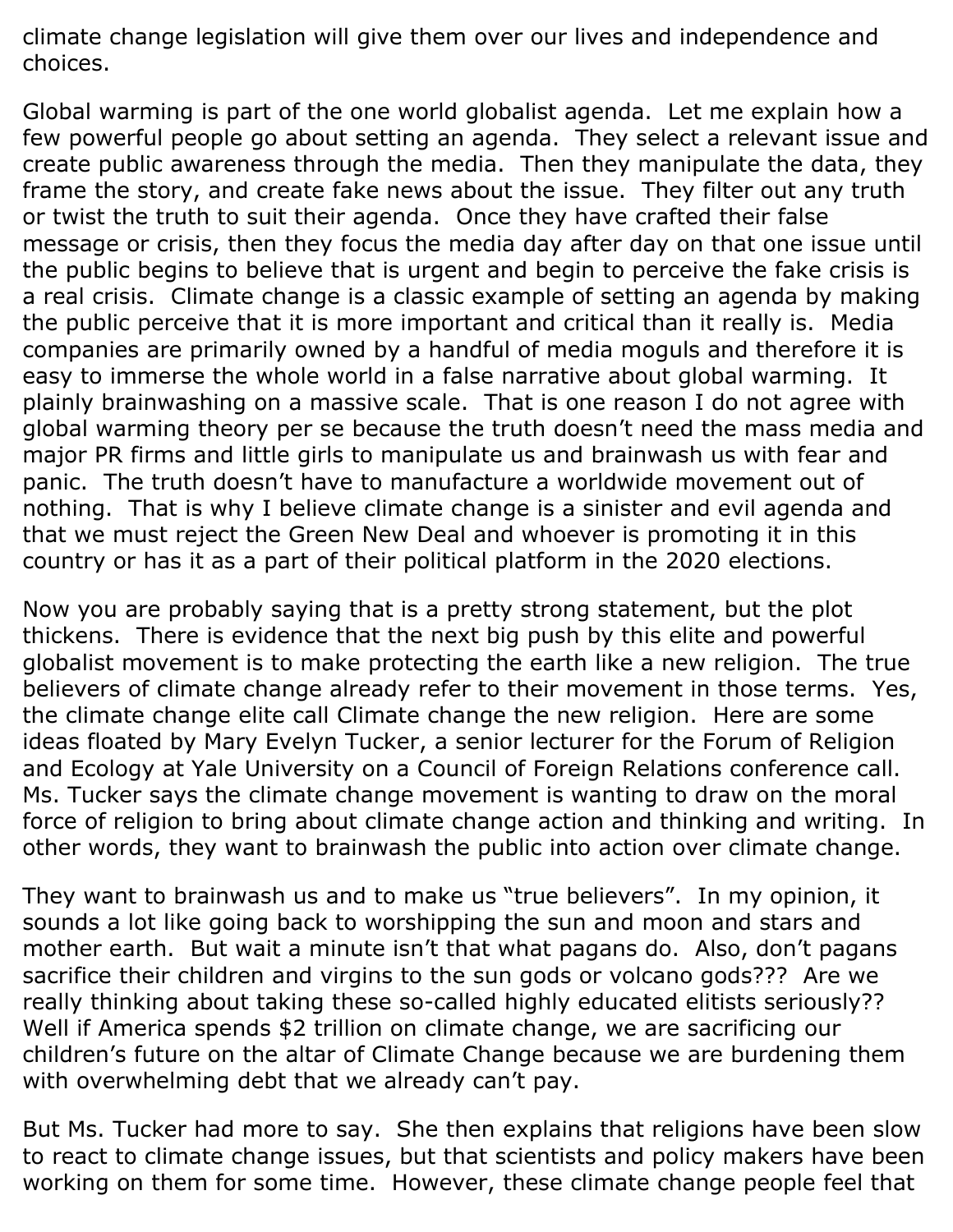the influence of religion is absolutely necessary. The climate change community is recruiting church leaders from all over the world. Also, they have decided to concentrate on Christian church leaders. They have made climate change or Earth Ethics part of the curriculum at many theological seminaries. This is called the Greening of seminaries and has been going on for 15 years. Even priests are focusing on climate change in their homilies. The climate change crowd have gotten the leader of 800 million Greek Orthodox to call harming the environment an ecological sin and a crime against creation. Now I don't know about you but that kind of religious talk is scary.

Ms. Tucker, went on to say that even the Pope made an encyclical address to many Christian churches asking for all peoples of the world to come together in a sense of climate justice, of ecojustice, and create synergy between the people and the planet. This is because they believe that the most vulnerable and poor will be most affected by climate change and that their ecosystems are being destroyed. The climate change mob has been working on this idea for 12 to 15 years. Which clearly indicates that they have altered their strategy in order to really brainwash even our church leaders into supporting their climate change religion.

Ms. Tucker admits that the climate change believers are moving from just theological statements and protest, but to action. She went on to say that one strategy was to tap into the financial leverage of religious institutions. By this the climate change group are putting pressure on religious communities to pull their finances from projects that support oil exploration and even pipelines. They have pressured many religious institutions and even 150 Catholic foundations pledged to pull their money. The climate change mob calls this movement—Divest and invest movement.

Ms. Tucker added that once these religious institutions take their money out of oil and gas projects or divest, that then they should invest in green technology, alternative energy, and so far, \$14 trillion has now been committed to this climate movement. In addition, they have a movement called Stop the Money Pipeline. With Stop the Money Pipeline movement they are pressuring large financial institutions like JP Morgan and the BlackRock investment firm from continuing to invest in oil and pipeline projects. This moral force of divestment is contributing to the collapse of oil prices and the climate change crowd is applauding this as progress.

No, the Green New Deal, Climate Change, and global warming are just one more step to the creation of a one world government ruled by power hungry and greedy politicians who will all come together to save the world for climate change, of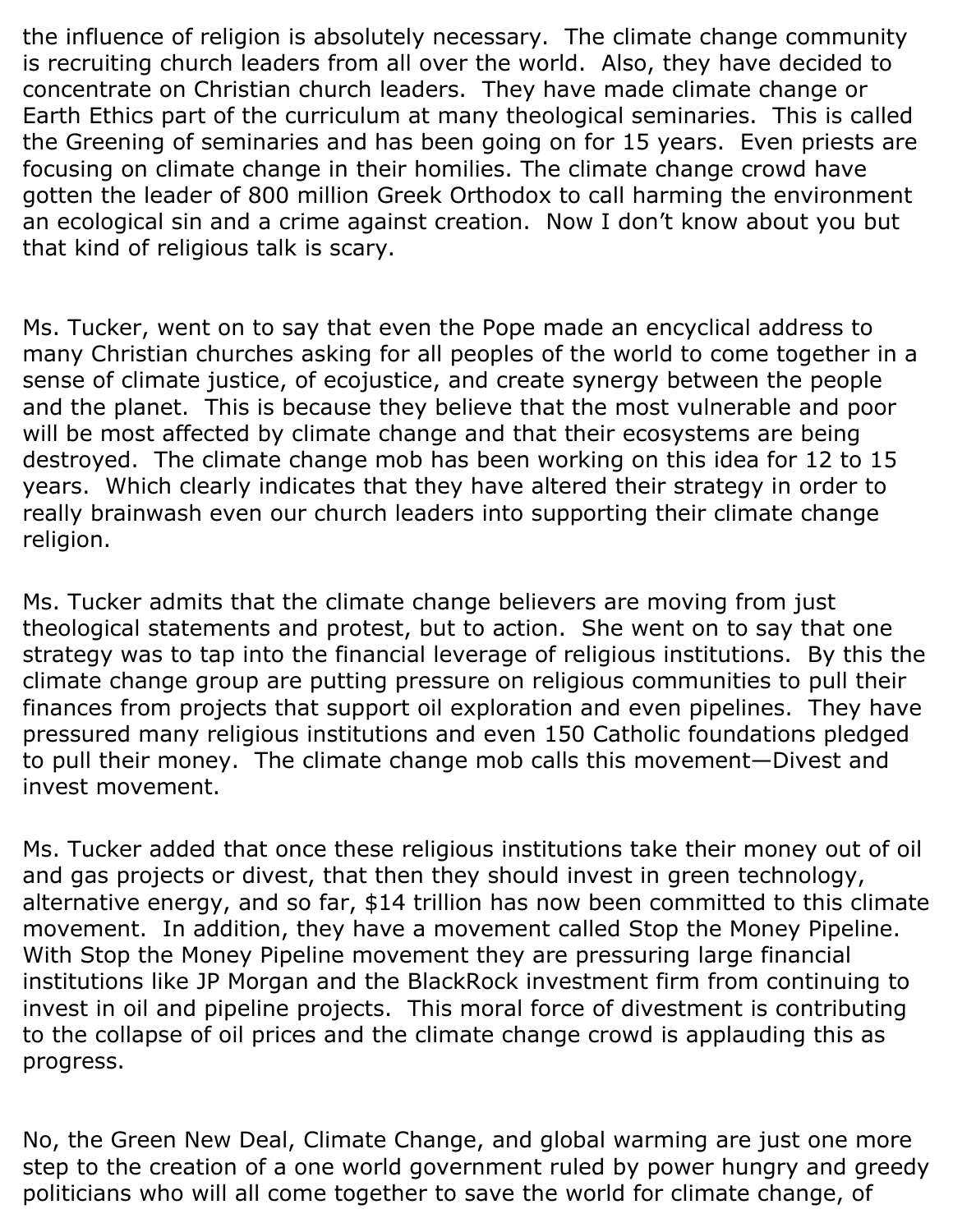course. They don't care who they hurt. They are creating a generation of youth full of anxiety and fear. Remember, God does not give us a spirit of fear. The fear component and the threats to anyone who dares to criticize or disagree with the climate changers reminds me of how people were treated by medieval powers when they questioned if the earth was flat or if the earth was the center of the solar system. Evil empires always use fear and terror to force a people into submission. Even if climate change is a real issue, I don't like the way it is being "sold" to the public. Pollution needs to be discussed rationally and go directly to the ones that are polluting our planet. So why is the climate change issue pushing fear and division, it is because it is not about making the planet better. It is about control and submission and money and power. It has an evil, antichrist, one world government agenda hoping that a fearful world will beg "the beast" government to fix it.

God bless and do not be deceived!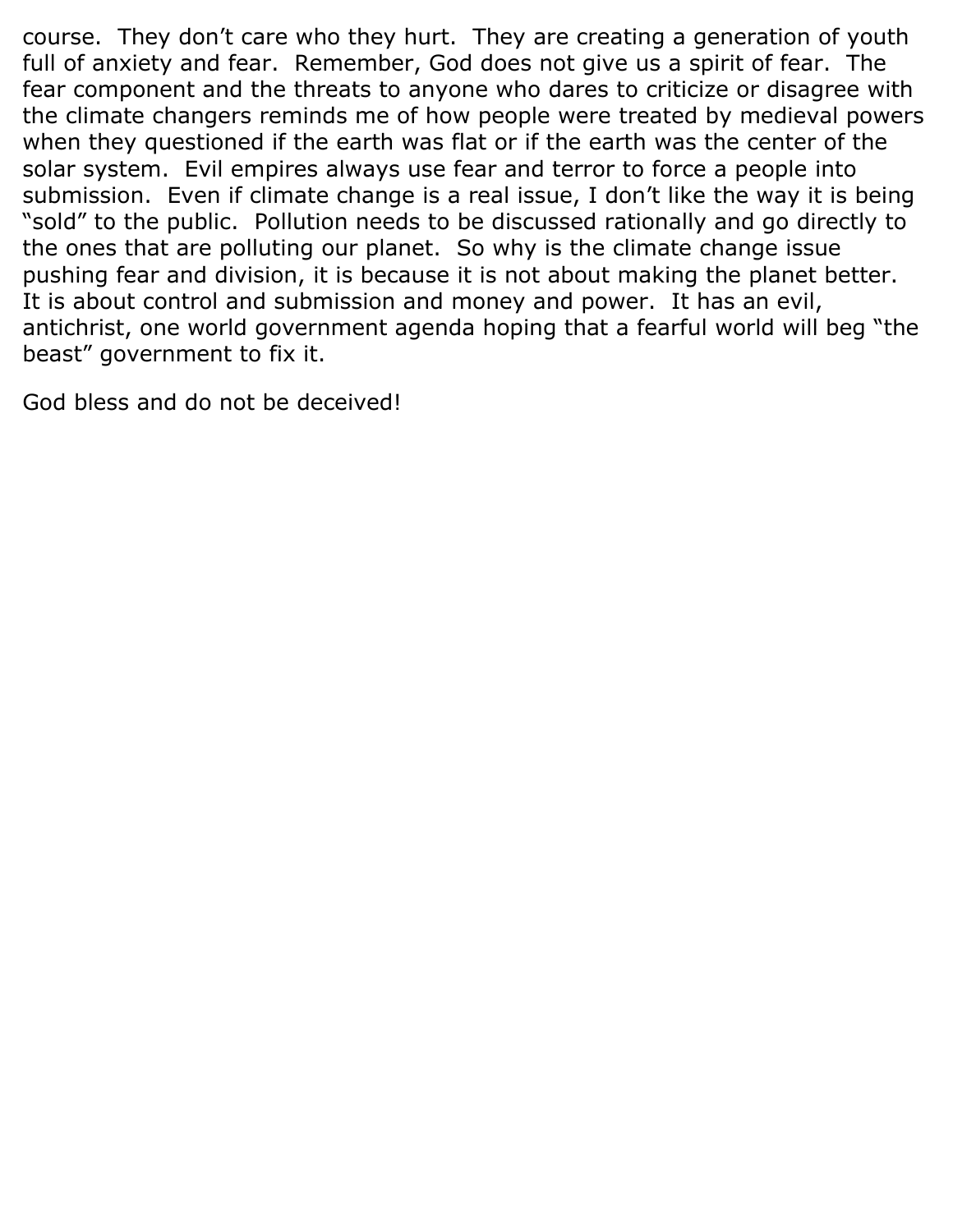Do you really know how fairly women and homosexuals are treated in those type of countries? Do you really know what opportunities are given to people of color? Do you really know how native indigenous tribes and peoples are treated? Have you seen the way prisoners or the people of occupied countries are treated? Why are women from these socialist and communist countries willing to marry an American man that they do not even know or love and move away from their families and escape these places if they are such a utopia and wonderful society to live in and if they felt like they had a bright and free future of their own choice.

Do you want a socialist government that will eventually take most of your individual rights and freedoms? Oh, did I mention that socialist governments also take most of your money and they tell you in what manner of lifestyle you and your family should live.

Have you ever travelled to Russia or China? Have you ever really seen how those people live? Have you ever talked to them about how well their health care works, or the choices offered to them for an education, or how free they are to criticize their leaders or how much of their income is taken in taxes and how fairly those taxes are redistributed to the citizens of the nation?

Well I have actually visited socialist, communist, and socialist democratic countries and I have talked to the everyday people that live under those governments and I have visited them in their homes. The people that live in those countries will tell you that the government having so much control over your life is very oppressive and you live in fear of any freedom of expression. They all have stories where a family member or a friend have been harassed or imprisoned or even executed because they spoke out about a government policy or leader. Americans are so worried about being bullied. Well you don't know what bullying is until you have been bullied by a socialist dictatorship and the spineless demagogues that they place in power over you.

They will tell you horror stories about free national healthcare. Which means you only get the healthcare that the government decides you should get. If you need a life saving surgery, you are not guaranteed to get it in time to save your life. You and your doctor do not decide what medical procedures you need and what will be covered by the government health plan. Some procedures they refuse you all together. For example, not all people who need lifesaving rounds of chemo for cancer will even be offered it. Heroic life saving methods are not abundantly available nor or they offered. For example, what if you need an organ transplant? Now the party leaders and loyal party members and their local party enforcers and snitches they still get preferred treatment. How is that equal, but you could be shot if you speak up and protest against the socialist government that promised you free healthcare and access to doctors and hospitals. I know a family in China and their little girl was born with a cleft pallet deformity. They were basically told that if they wanted the little girl to get surgery to correct the